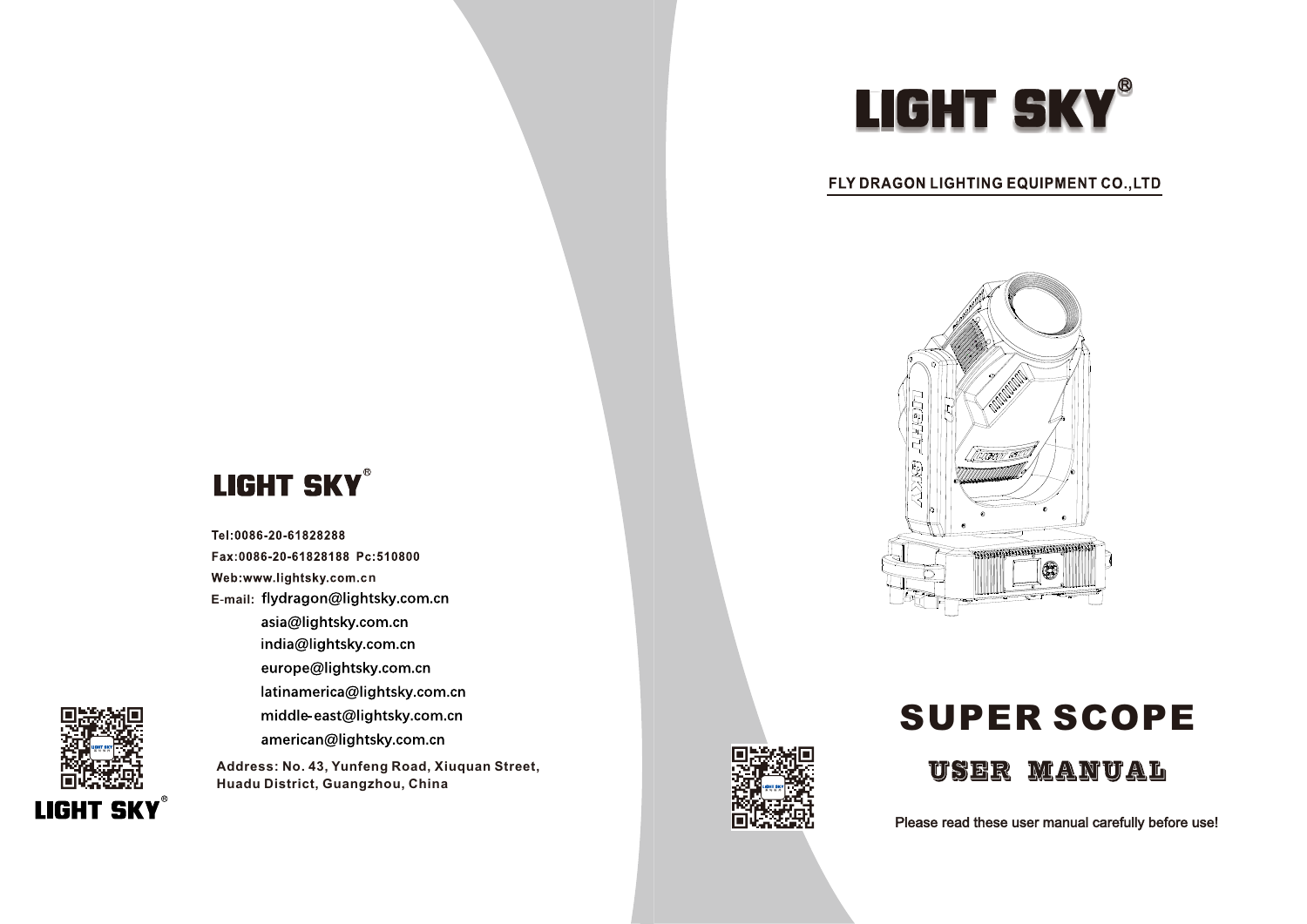| Channel        | <b>DMX</b>   | Percentage                 | <b>Functions</b>                   | <b>Note</b> |
|----------------|--------------|----------------------------|------------------------------------|-------------|
| 1              | Pan          | $0 - 255$                  |                                    |             |
| $\overline{2}$ | Pan fine     | $0 - 255$                  |                                    |             |
| 3              | Tilt         | $0 - 255$                  |                                    |             |
| 4              | Tilt Fine    | $0 - 255$                  |                                    |             |
| 5              | P/T speed    | $0 - 255$                  |                                    |             |
|                |              | $0 - 10$                   | NO function                        |             |
|                |              | $11 - 20$                  | The whole lamp reset               |             |
|                |              | $21 - 30$                  | XY reset                           |             |
|                |              | $31 - 40$                  | Color reset                        |             |
|                |              | $41 - 50$                  | pattern reset                      |             |
|                |              | $51 - 60$                  | Cutting reset                      |             |
|                |              | $61 - 70$                  | Focus module reset                 |             |
|                |              | $71 - 80$                  | Silent mode                        |             |
|                |              | $81 - 90$                  | Normal mode                        |             |
| 6              | Functions    | $91 - 100$                 | High Pattern                       |             |
|                |              | $101 - 110$                | NO function                        |             |
|                |              | $111 - 120$                | NO function                        |             |
|                |              | $121 - 130$                | NO function                        |             |
|                |              | $131 - 140$                | NO function                        |             |
|                |              | $141 - 150$<br>$151 - 160$ | NO function<br>NO function         |             |
|                |              | $161 - 170$                | NO function                        |             |
|                |              | $171 - 180$                | Show backlight is always on        |             |
|                |              | $181 - 190$                | Display backlight automatically    |             |
|                |              | $191 - 200$                | Open the function                  |             |
|                |              | $201 - 255$                | NO function                        |             |
| 7              | Cyan         | $0 - 255$                  |                                    |             |
| 8              | Magenta      | $0 - 255$                  |                                    |             |
| 9              | Yellow       | $0 - 255$                  |                                    |             |
| 10             | CTO          | $0 - 255$                  |                                    |             |
|                |              | $0 - 89$                   | $0 - 360^{\circ}$                  |             |
|                |              | $90 - 99$                  | <b>OPEN</b>                        |             |
|                |              | $100 - 109$                | COLOR1                             |             |
|                |              | $110 - 119$                | COLOR2                             |             |
|                |              | $120 - 129$                | COLOR3                             |             |
|                |              | $130 - 139$                | COLOR4                             |             |
| 11             | Colour wheel | $140 - 149$                | COLOR5                             |             |
|                |              | $150 - 159$                | COLOR6                             |             |
|                |              | $160 - 169$                | COLOR7                             |             |
|                |              | $170 - 179$                | COLOR8                             |             |
|                |              | $180 - 214$                | CW, Slow→Fast                      |             |
|                |              | $215 - 249$                | CCW, Fast→Slow                     |             |
|                |              | $250 - 255$                | Random color                       |             |
|                |              | $0 - 9$                    | <b>OPEN</b>                        |             |
|                |              | $10 - 19$                  | GOBO1                              |             |
|                |              | $20 - 29$                  | GOBO <sub>2</sub>                  |             |
|                |              | $30 - 39$                  | GOBO3                              |             |
|                |              | $40 - 49$                  | G0B04                              |             |
|                |              | $50 - 59$                  | GOBO <sub>5</sub>                  |             |
|                |              | $60 - 69$                  | GOBO6                              |             |
|                |              | $70 - 79$<br>$80 - 89$     | GOBO7<br>GOBO8                     |             |
|                |              | $90 - 99$                  |                                    |             |
|                |              | $100 - 109$                | GOBO9<br>GOBO1 Jitter slow to fast |             |
| 12             | Static Gobo  | $110 - 119$                | GOBO2 Jitter slow to fast          |             |
|                |              | $120 - 129$                | GOBO3 Jitter slow to fast          |             |
|                |              | $130 - 139$                | GOBO4 Jitter slow to fast          |             |
|                |              | $140 - 149$                | GOBO5 Jitter slow to fast          |             |

### **CHANNEL FUNCTION(V1.0)/39CH**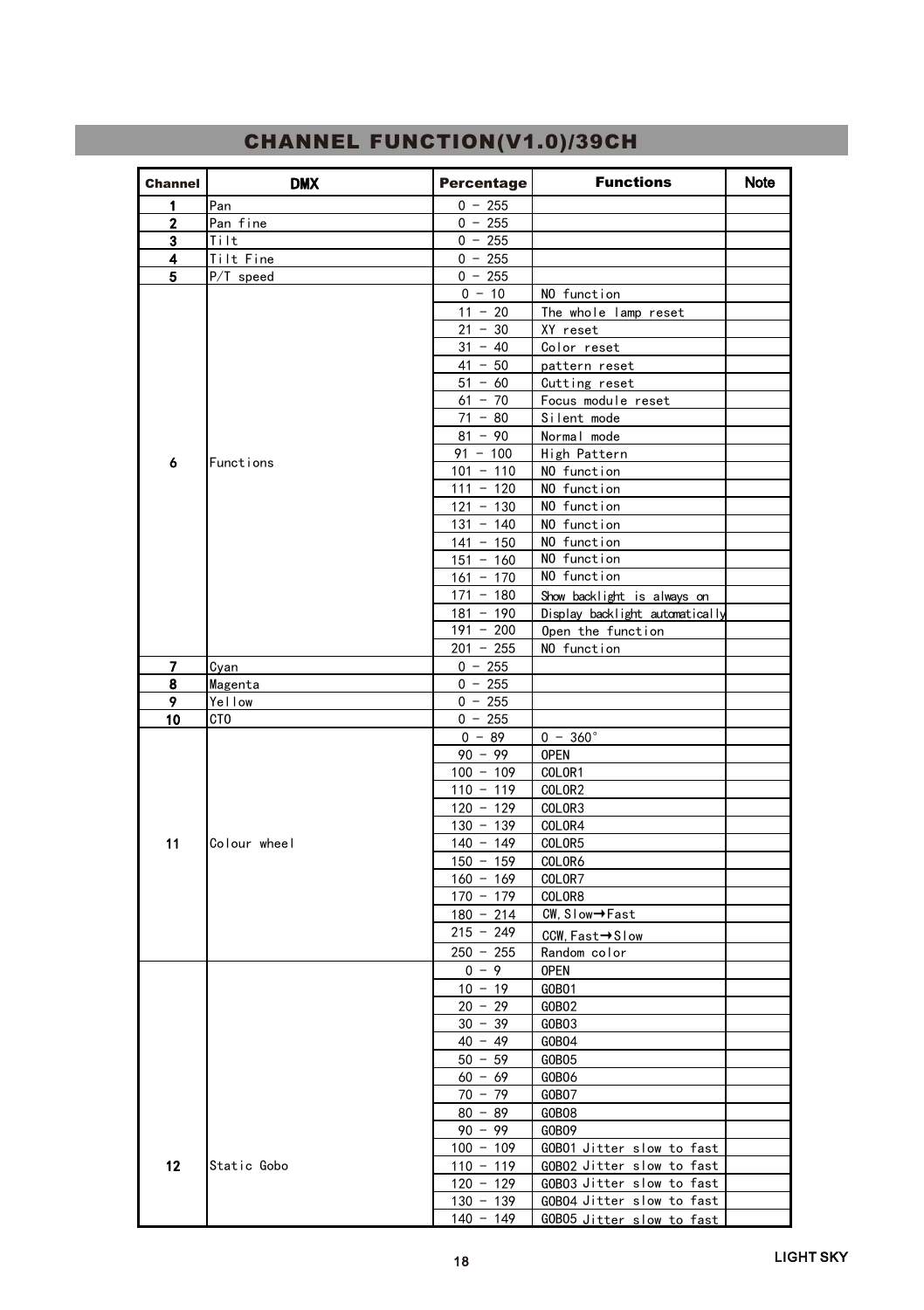| <b>Channel</b> | DMX               | Percentage  | <b>Functions</b>             | Note |
|----------------|-------------------|-------------|------------------------------|------|
|                |                   | $150 - 159$ | GOBO6 Jitter slow to fast    |      |
|                |                   | $160 - 169$ | GOBO7 Jitter slow to fast    |      |
|                |                   | $170 - 179$ | GOBO8 Jitter slow to fast    |      |
|                |                   | $180 - 189$ | GOBO9 Jitter slow to fast    |      |
|                |                   | $190 - 199$ | <b>OPEN</b>                  |      |
|                |                   | $200 - 224$ | CW, Slow→Fast                |      |
|                |                   | $225 - 249$ | CCW, Fast→Slow               |      |
|                |                   | $250 - 255$ | Random Gobo                  |      |
|                |                   | $0 - 9$     | <b>OPEN</b>                  |      |
|                |                   | $10 - 19$   | GOBO <sub>1</sub>            |      |
|                |                   | $20 - 29$   | GOBO <sub>2</sub>            |      |
|                |                   | $30 - 39$   | GOBO <sub>3</sub>            |      |
|                |                   | $40 - 49$   | G0B04                        |      |
|                |                   | $50 - 59$   | GOBO <sub>5</sub>            |      |
|                |                   | $60 - 69$   | G0B06                        |      |
|                |                   | $70 - 79$   | GOBO7                        |      |
|                |                   | $80 - 89$   | GOBO1                        |      |
| 13             | Rot. Gobo         | $90 - 99$   | GOBO2 Jitter slow to fast    |      |
|                |                   | $100 - 109$ | GOBO3 Jitter slow to fast    |      |
|                |                   | $110 - 119$ | GOBO4 Jitter slow to fast    |      |
|                |                   | $120 - 129$ | GOBO5 Jitter slow to fast    |      |
|                |                   | $130 - 139$ | GOBO6 Jitter slow to fast    |      |
|                |                   | $140 - 149$ | GOBO7 Jitter slow to fast    |      |
|                |                   | $150 - 159$ | <b>OPEN</b>                  |      |
|                |                   | $160 - 204$ | CW, Slow→Fast                |      |
|                |                   | $205 - 249$ | CCW, Fast→Slow               |      |
|                |                   | $250 - 255$ | Random Gobo                  |      |
|                |                   | $0 - 127$   | $0^{\circ}$ - 360 $^{\circ}$ |      |
| 14             | Gobo Rot.         | $128 - 187$ | CW, Fast→Slow                |      |
|                |                   | $188 - 195$ | <b>STOP</b>                  |      |
|                |                   | $196 - 255$ | CCW, Slow→Fast               |      |
| 15             | Blade UP1         | $0 - 255$   |                              |      |
| 16             | Blade UP2         | $0 - 255$   |                              |      |
| 17             | Blade DW1         | $0 - 255$   |                              |      |
| 18             | Blade DW2         | $0 - 255$   |                              |      |
| 19             | Blade LF1         | $0 - 255$   |                              |      |
| 20             | Blade LF2         | $0 - 255$   |                              |      |
| 21             | Blade RF1         | $0 - 255$   |                              |      |
| 22             | Blade RF2         | $0 - 255$   |                              |      |
| 23             | Framing Rot.      | $0 - 255$   | $0^\circ$ - 90 $^\circ$      |      |
|                | Framing Mac.      | $0 - 10$    | There is no                  |      |
|                |                   | $11 - 20$   | quadrate                     |      |
|                |                   | $21 - 30$   | rectangle                    |      |
| 24             |                   | $31 - 40$   | Isosceles triangle           |      |
|                |                   | $41 - 50$   | Isosceles trapezoid          |      |
|                |                   | $51 - 60$   | sector                       |      |
|                |                   | $61 - 70$   | semicircle                   |      |
|                |                   | $71 - 255$  | parallelogram                |      |
| 25             | Framing Mac. Zoom |             |                              |      |
| 26             | Prism1            | $0 - 10$    | Prism off                    |      |
|                |                   | $11 - 255$  | Prism Cut-in                 |      |
|                |                   | $0 - 127$   | $0^{\circ}$ - 360 $^{\circ}$ |      |
| 27             | Prism1 Rot        | $128 - 187$ | CW, Fast→Slow                |      |
|                |                   | $188 - 195$ | STOP                         |      |
|                |                   | $196 - 255$ | CCW, Slow→Fast               |      |
| 28             | Prism2            | $0 - 10$    | Prism off                    |      |
|                |                   | $11 - 255$  | Prism Cut-in                 |      |
|                |                   |             |                              |      |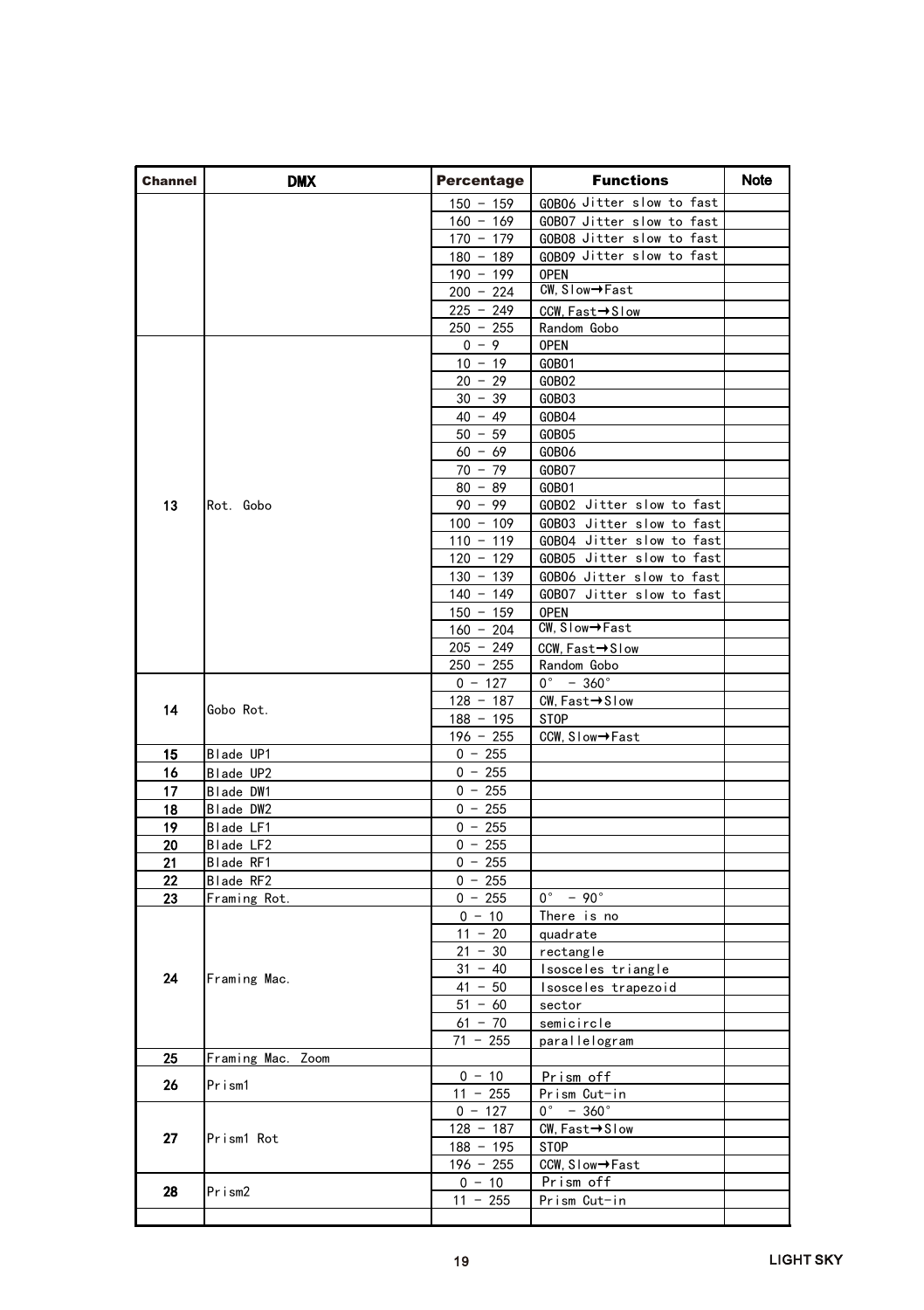| Channel | <b>DMX</b>              | Percentage  | <b>Functions</b>                          | <b>Note</b> |
|---------|-------------------------|-------------|-------------------------------------------|-------------|
| 29      |                         | $0 - 127$   | $0^{\circ}$ - 360 $^{\circ}$              |             |
|         | Prism <sub>2</sub> Rot. | $128 - 187$ | $CW$ Fast $\rightarrow$ Slow              |             |
|         |                         | $188 - 195$ | <b>STOP</b>                               |             |
|         |                         | $196 - 255$ | CCW Slow→Fast                             |             |
|         |                         | $0 - 127$   | Minimum to maximum<br>atomization         |             |
| 30      | Frost1                  | $128 - 159$ | Slow IN Fast OUT. Slow → Fast             |             |
|         |                         | $160 - 191$ | Fast IN Slow OUT, Slow → Fast             |             |
|         |                         | $192 - 255$ | Slow IN Slow OUT, Slow → Fast             |             |
|         |                         | $0 - 127$   | Minimum to maximum<br>atomization         |             |
| 31      |                         | $128 - 159$ | Slow INFast OUT, Slow → Fast              |             |
|         | Frost <sub>2</sub>      | $160 - 191$ | Fast IN Slow OUT, Slow → Fast             |             |
|         |                         | $192 - 255$ | Slow INSlow OUT. Slow → Fast              |             |
|         |                         | $0 - 127$   | Maximum→Minimum Apertuer                  |             |
| 32      |                         | $128 - 159$ | Slow IN Fast OUT. Slow $\rightarrow$ Fast |             |
|         | Iris                    | $160 - 191$ | Fast IN Slow OUT, Slow → Fast             |             |
|         |                         | $192 - 255$ | Slow IN Slow OUT, Slow $\rightarrow$ Fast |             |
| 33      | Zoom                    | $0 - 255$   |                                           |             |
| 34      | Focus                   | $0 - 255$   |                                           |             |
|         | Auto Dis                | $0 - 9$     | NO function                               |             |
|         |                         | $10 - 19$   | <b>5M</b>                                 |             |
|         |                         | $20 - 29$   | 10 <sub>M</sub>                           |             |
| 35      |                         | $30 - 39$   | <b>15M</b>                                |             |
|         |                         | $40 - 49$   | <b>20M</b>                                |             |
|         |                         | $50 - 59$   | 30M                                       |             |
|         |                         | $60 - 255$  | 40M                                       |             |
| 36      | Auto Fin.               | $0 - 255$   |                                           |             |
| 37      | Strobe                  | $0 - 255$   |                                           |             |
| 38      | Dimmer                  | $0 - 255$   |                                           |             |
| 39      | Dimmer fine             | $0 - 255$   |                                           |             |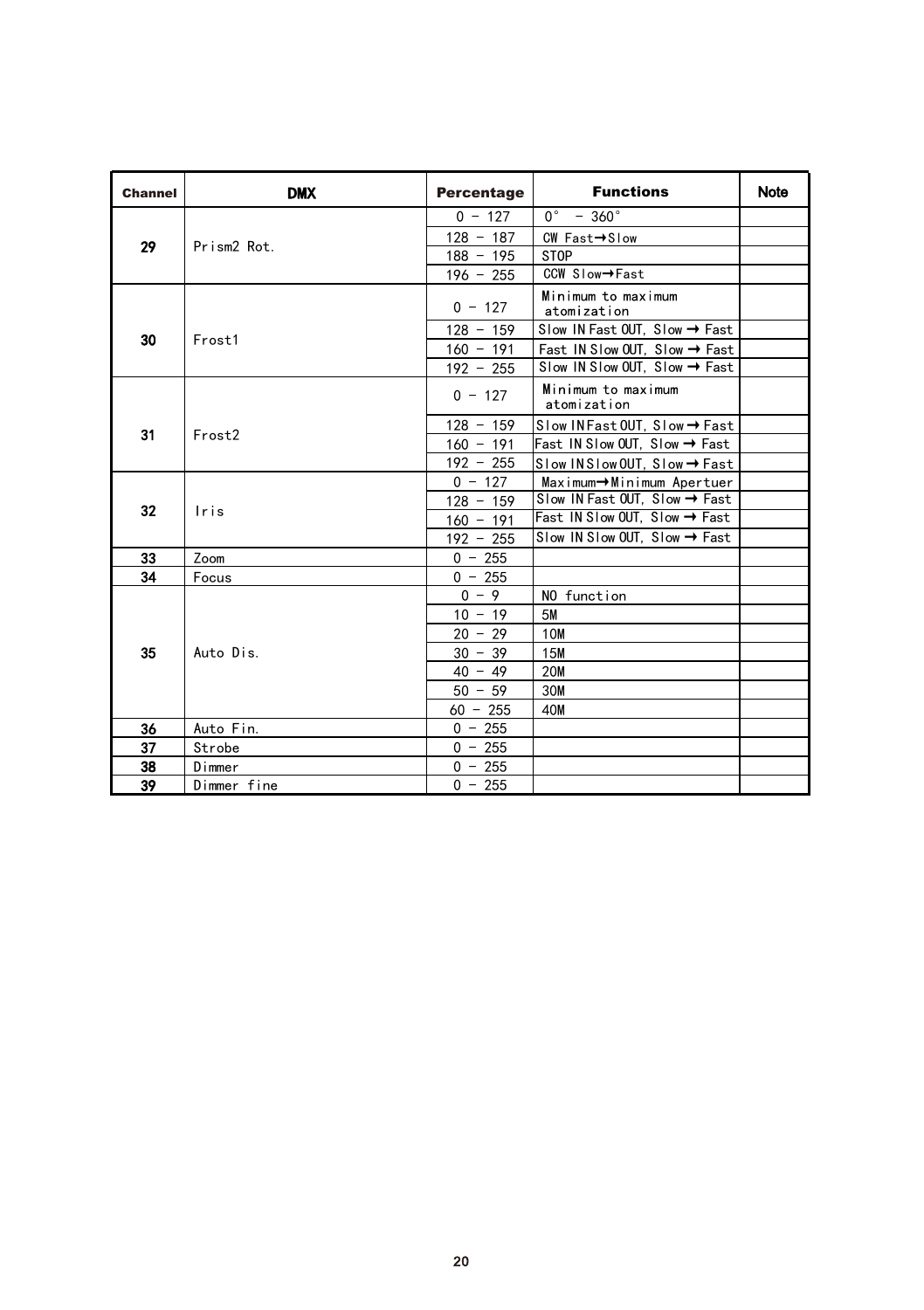| Channel        | <b>DMX</b>   | Percentage             | <b>Functions</b>                | Note |
|----------------|--------------|------------------------|---------------------------------|------|
| 1              | Pan          | $0 - 255$              |                                 |      |
| $\overline{2}$ | Pan fine     | $0 - 255$              |                                 |      |
| 3              | Tilt         | $0 - 255$              |                                 |      |
| 4              | Tilt Fine    | $0 - 255$              |                                 |      |
| 5              | P/T speed    | $0 - 255$              |                                 |      |
|                |              | $0 - 10$               | NO function                     |      |
|                |              | $11 - 20$              | The whole lamp reset            |      |
|                |              | $21 - 30$              | XY reset                        |      |
|                |              | $31 - 40$              | Color reset                     |      |
|                |              | $41 - 50$              | pattern reset                   |      |
|                |              | $51 - 60$              | Cutting reset                   |      |
|                |              | $61 - 70$              | Focus module reset              |      |
|                |              | $71 - 80$              | Silent mode                     |      |
|                |              | $81 - 90$              | Normal mode                     |      |
| 6              | Functions    | $91 - 100$             | High Pattern                    |      |
|                |              | $101 - 110$            | NO function                     |      |
|                |              | $111 - 120$            | NO function                     |      |
|                |              | $121 - 130$            | NO function                     |      |
|                |              | $131 - 140$            | NO function                     |      |
|                |              | $141 - 150$            | NO function                     |      |
|                |              | $151 - 160$            | NO function                     |      |
|                |              | $161 - 170$            | NO function                     |      |
|                |              | $171 - 180$            | Show backlight is always on     |      |
|                |              | $181 - 190$            | Display backlight automatically |      |
|                |              | $191 - 200$            | Open the function               |      |
|                |              | $\frac{1}{201}$ - 255  | NO function                     |      |
| 7              | Cyan         | $0 - 255$              |                                 |      |
| 8              | Cyan fine    | $0 - 255$              |                                 |      |
| 9              | Magenta      | $0 - 255$              |                                 |      |
| 10             | Magenta fine | $\overline{0}$ - 255   |                                 |      |
| 11             | Yellow       | $0 - 255$              |                                 |      |
| 12             | Yellow fine  | $0 - 255$              |                                 |      |
| 13             | CTO          | $0 - 255$              |                                 |      |
| 14             | CTO fine     | $0 - 255$              |                                 |      |
|                |              | $0 - 89$               | $0 - 360^{\circ}$               |      |
|                |              | $90 - 99$              | <b>OPEN</b>                     |      |
|                |              | $100 - 109$            | COLOR1                          |      |
|                |              | $110 - 119$            | COLOR2                          |      |
|                |              | $120 - 129$            | COLOR3                          |      |
|                |              | $130 - 139$            | COLOR4                          |      |
| 15             | Colour wheel | $140 - 149$            | COLOR5                          |      |
|                |              | $150 - 159$            | COLOR6                          |      |
|                |              | $160 - 169$            | COLOR7                          |      |
|                |              | $170 - 179$            | COLOR8<br>CW, Slow→Fast         |      |
|                |              | $180 - 214$            |                                 |      |
|                |              | $215 - 249$            | CCW, Fast→Slow                  |      |
|                |              | $250 - 255$            | Random color                    |      |
|                |              | $0 - 9$                | <b>OPEN</b>                     |      |
|                |              | $10 - 19$              | GOBO1                           |      |
|                |              | $20 - 29$              | GOBO <sub>2</sub>               |      |
|                |              | $30 - 39$<br>$40 - 49$ | GOBO3                           |      |
|                |              |                        | G0B04                           |      |
|                |              | $50 - 59$<br>$60 - 69$ | GOBO <sub>5</sub>               |      |
|                |              |                        | G0B06                           |      |
|                |              | $70 - 79$              | GOBO7                           |      |
| 16             | Static Gobo  | $80 - 89$              | G0B08                           |      |
|                |              | $90 - 99$              | G0B09                           |      |
|                |              | $100 - 109$            | GOBO1 Jitter slow to fast       |      |

#### CHANNEL FUNCTION(V1.0)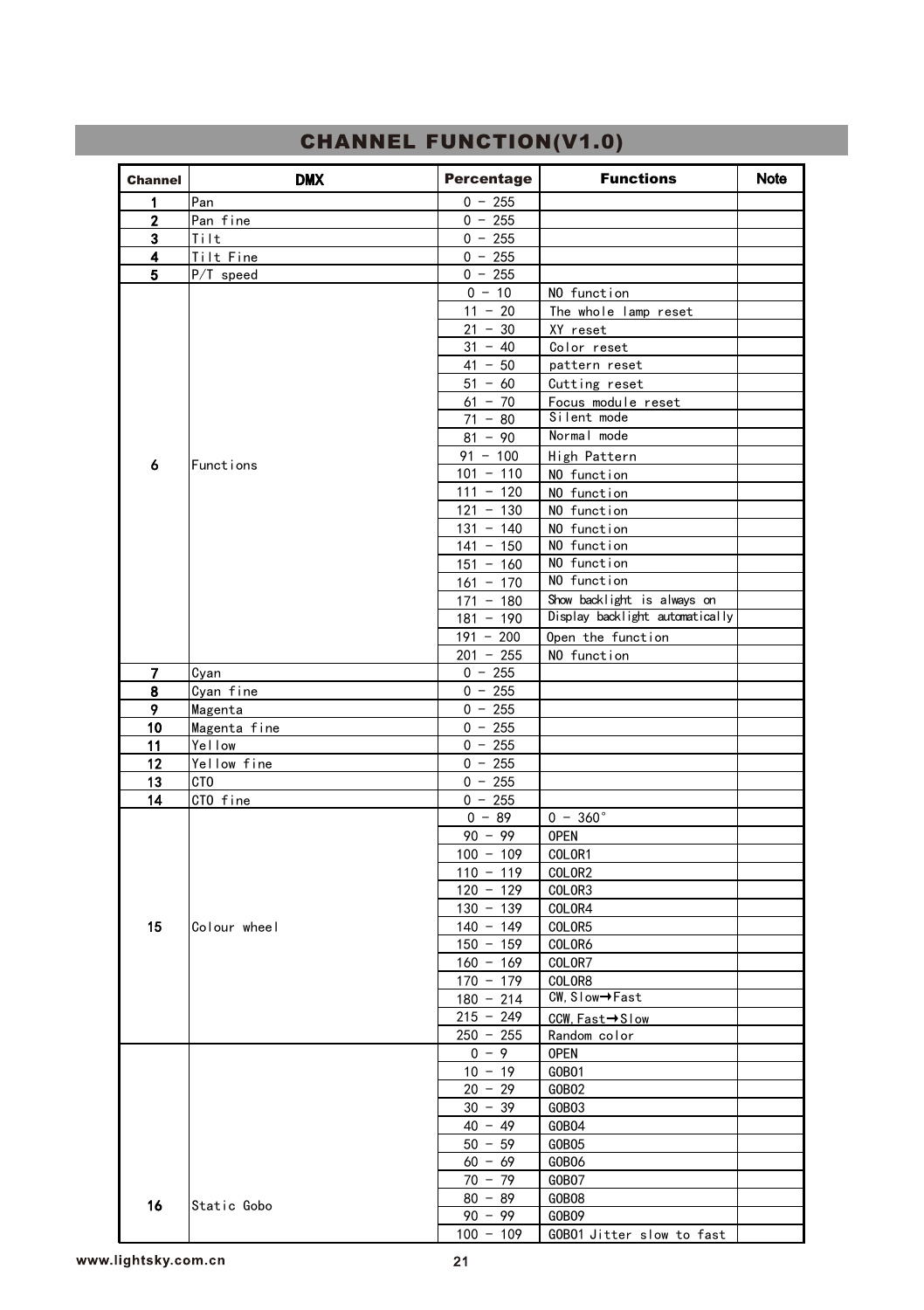| <b>Channel</b> | <b>DMX</b>                  | Percentage                 | <b>Functions</b>                   | Note |
|----------------|-----------------------------|----------------------------|------------------------------------|------|
|                |                             | $110 - 119$                | GOBO2 Jitter slow to fast          |      |
|                |                             | $120 - 129$                | GOBO3 Jitter slow to fast          |      |
|                |                             | $130 - 139$                | GOBO4 Jitter slow to fast          |      |
|                |                             | $140 - 149$                | GOBO5 Jitter slow to fast          |      |
|                |                             | $150 - 159$                | GOBO6 Jitter slow to fast          |      |
|                |                             | $160 - 169$                | GOBO7 Jitter slow to fast          |      |
|                |                             | $170 - 179$                | GOBO8 Jitter slow to fast          |      |
|                |                             | $180 - 189$                | GOBO9 Jitter slow to fast          |      |
|                |                             | $190 - 199$<br>$200 - 224$ | <b>OPEN</b><br>CW, Slow→Fast       |      |
|                |                             | $225 - 249$                | CCW, Fast→Slow                     |      |
|                |                             | $250 - 255$                | Random Gobo                        |      |
|                |                             | $0 - 9$                    | <b>OPEN</b>                        |      |
|                |                             | $10 - 19$                  | GOBO1                              |      |
|                |                             | $20 - 29$                  | GOBO <sub>2</sub>                  |      |
|                |                             | $30 - 39$                  | GOBO3                              |      |
|                |                             | $40 - 49$                  | GOB04                              |      |
|                |                             | $50 - 59$                  | GOBO <sub>5</sub>                  |      |
|                |                             | $60 - 69$                  | GOBO6                              |      |
|                |                             | $70 - 79$<br>$80 - 89$     | GOBO7<br>GOBO1 Jitter slow to fast |      |
| 17             | Rot. Gobo                   | $90 - 99$                  | GOBO2 Jitter slow to fast          |      |
|                |                             | $100 - 109$                | GOBO3 Jitter slow to fast          |      |
|                |                             | $110 - 119$                | GOBO4 Jitter slow to fast          |      |
|                |                             | $120 - 129$                | GOBO5 Jitter slow to fast          |      |
|                |                             | $130 - 139$                | GOBO6 Jitter slow to fast          |      |
|                |                             | $140 - 149$                | GOBO7 Jitter slow to fast          |      |
|                |                             | $150 - 159$                | <b>OPEN</b>                        |      |
|                |                             | $160 - 204$                | CW, Slow→Fast                      |      |
|                |                             | $205 - 249$<br>$250 - 255$ | CCW, Fast→Şlow<br>Random Gobo      |      |
|                |                             | $0 - 127$                  | $0^\circ$ - 360 $^\circ$           |      |
|                |                             | $128 - 187$                | CW Fast→Slow                       |      |
| 18             | Gobo Rot.                   | $188 - 195$                | STOP                               |      |
|                |                             | $196 - 255$                | CCW Slow→Fast                      |      |
| 19             | Blade UP1                   | $0 - 255$                  |                                    |      |
| 20             | Blade UP1 fine              | $0 - 255$                  |                                    |      |
| 21             | Blade UP2                   | $0 - 255$                  |                                    |      |
| 22             | Blade UP2 fine              | $0 - 255$                  |                                    |      |
| 23             | Blade DW1                   | $0 - 255$                  |                                    |      |
| 24             | Blade DW1 fine              | $0 - 255$<br>$0 - 255$     |                                    |      |
| 25<br>26       | Blade DW2<br>Blade DW2 fine | $0 - 255$                  |                                    |      |
| 27             | Blade LF1                   | $0 - 255$                  |                                    |      |
| 28             | Blade LF1 fine              | $0 - 255$                  |                                    |      |
| 29             | Blade LF2                   | $0 - 255$                  |                                    |      |
| 30             | Blade LF2 fine              | $0 - 255$                  |                                    |      |
| 31             | Blade RF1                   | $0 - 255$                  |                                    |      |
| 32             | Blade RF1 fine              | $0 - 255$                  |                                    |      |
| 33             | Blade RF2                   | $0 - 255$                  |                                    |      |
| 34             | Blade RF2 fine              | $0 - 255$                  |                                    |      |
| 35             | Framing Rot.                | $0 - 255$                  | $0^\circ$ - 90 $^\circ$            |      |
| 36             | Framing Rot. Fine           | $0 - 255$<br>$0 - 10$      | There is no                        |      |
|                |                             | $11 - 20$                  | quadrate                           |      |
|                |                             | $21 - 30$                  | rectangle                          |      |
|                |                             | $31 - 40$                  | Isosceles triangle                 |      |
| 37             | Framing Mac.                | $41 - 50$                  | Isosceles trapezoid                |      |